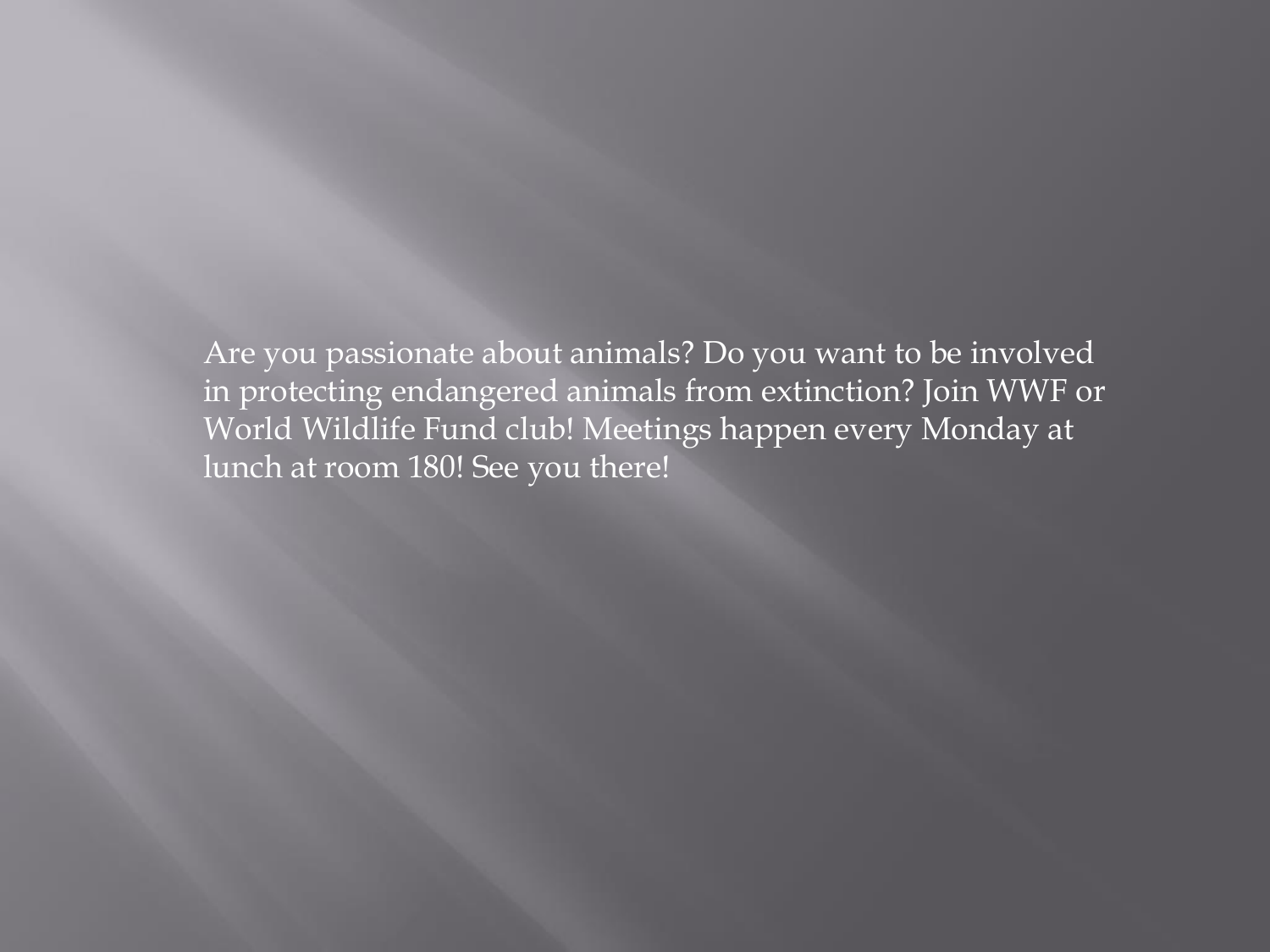Attention grade 12's. Did you miss out on getting your grad portraits done? Fear not, you have one last chance. Artona will be on site Friday sept 29th you must book in advance online at Artona.com. There are no walk-ins. You must have your portrait take by Artona in order for it to be in the yearbook.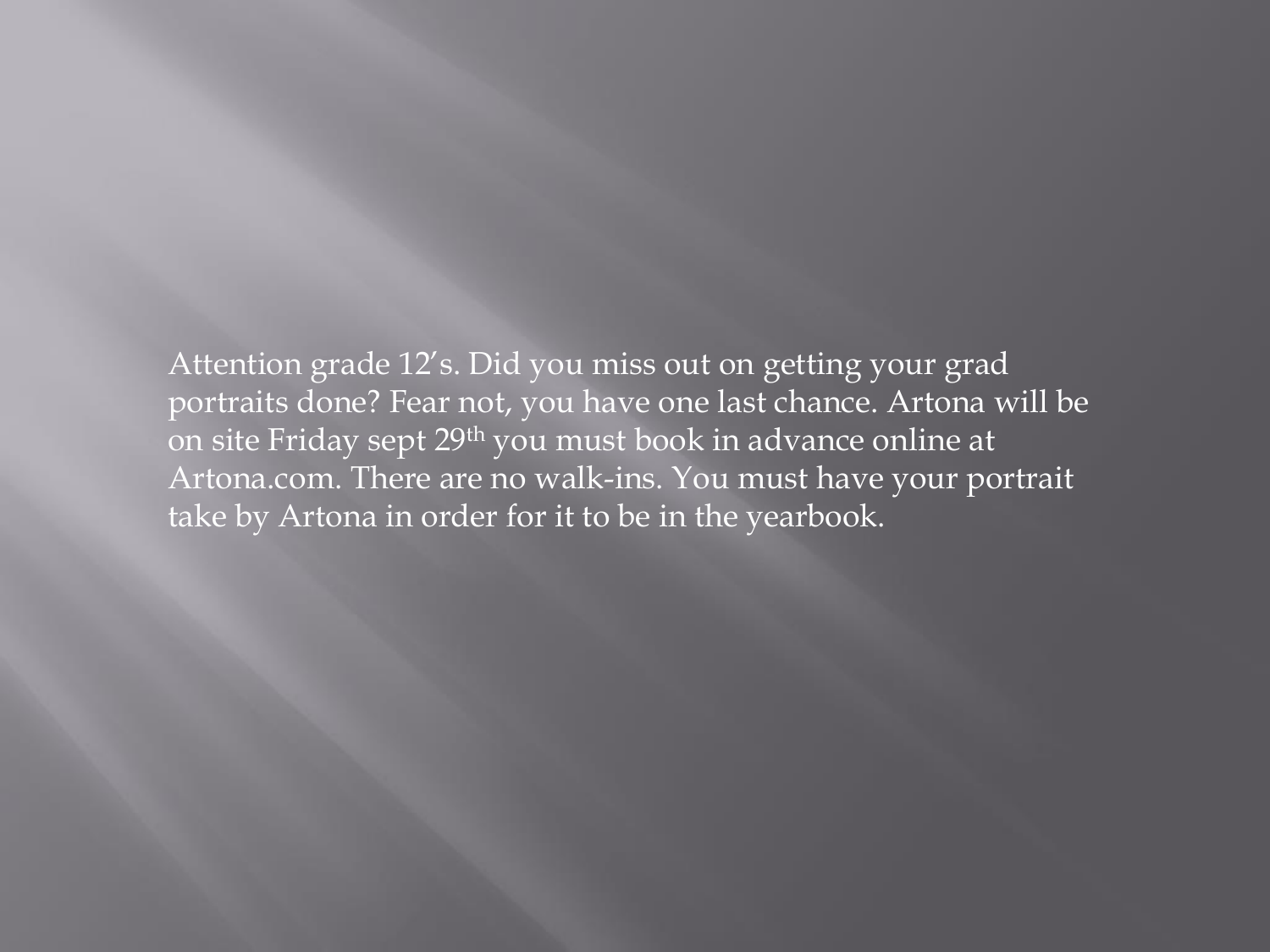Last chance to see the amazing sculptural work of Mr Randall's art student. On show for one more week at New Westminster library.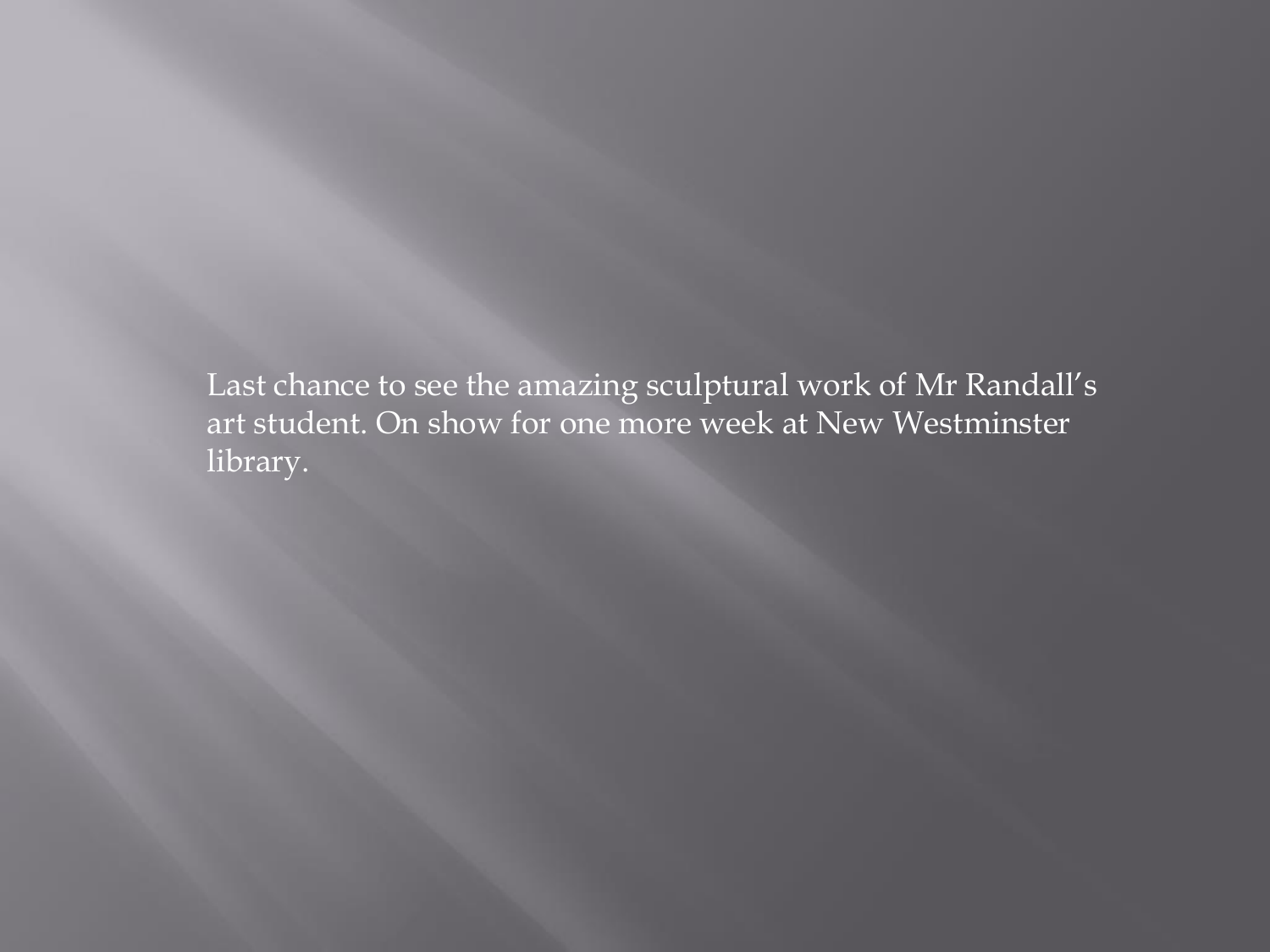School Fee Collection will be on Monday October 2 and Tuesday October 3. Talk to you're a and B block teacher for details.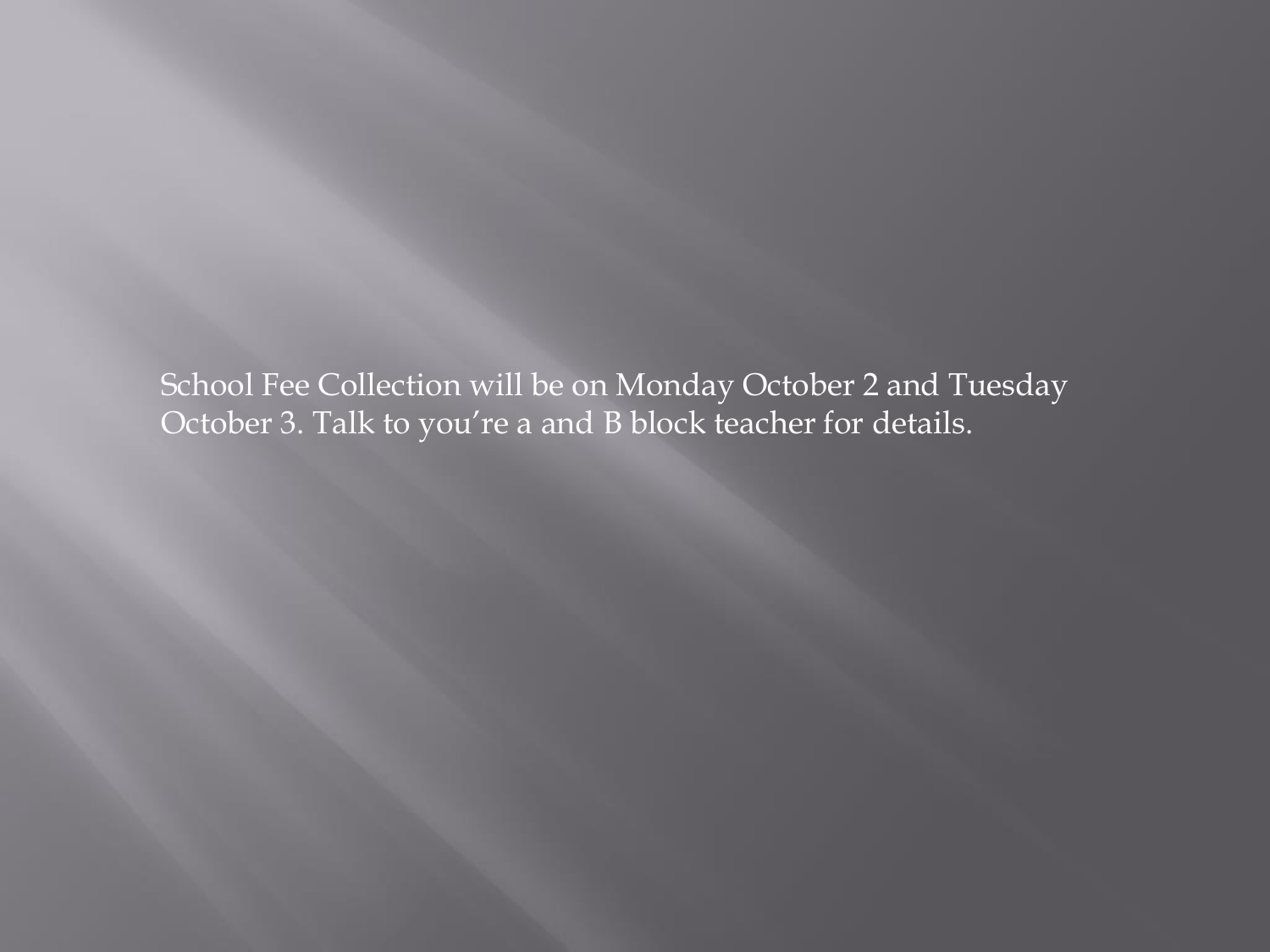Ping pong club is back! Newbies, experts, everyone in between, come to the mass cafeteria on Friday from 3:15 to 4:30 every week to play some ping pong. All equipment is provided.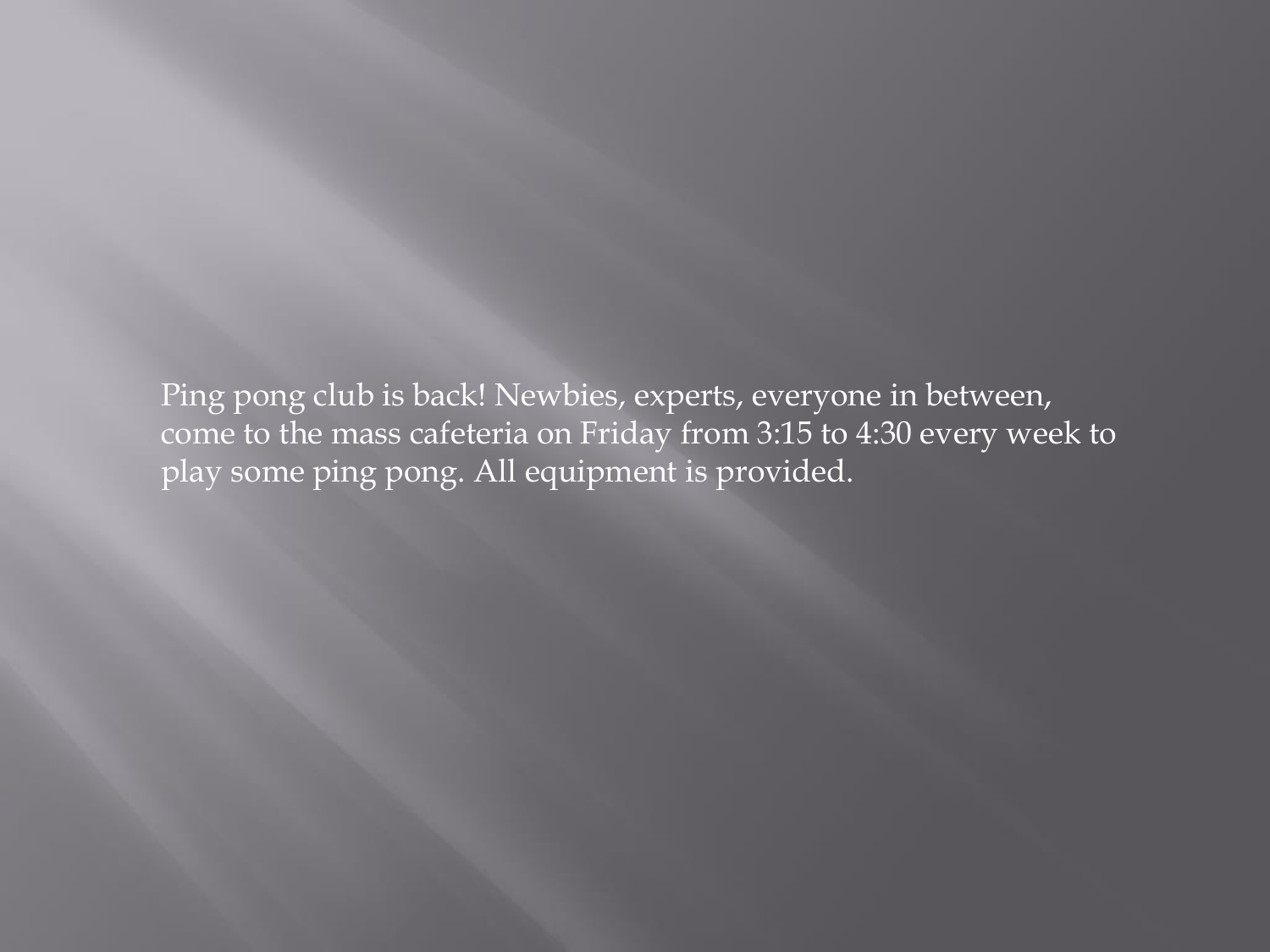Do you like theatre? Do you like having fun? Do you like people? Then come Friday after school, to improv club! There you can enjoy all of life's dreams! Come to the drama dungeon. Hope to see you there!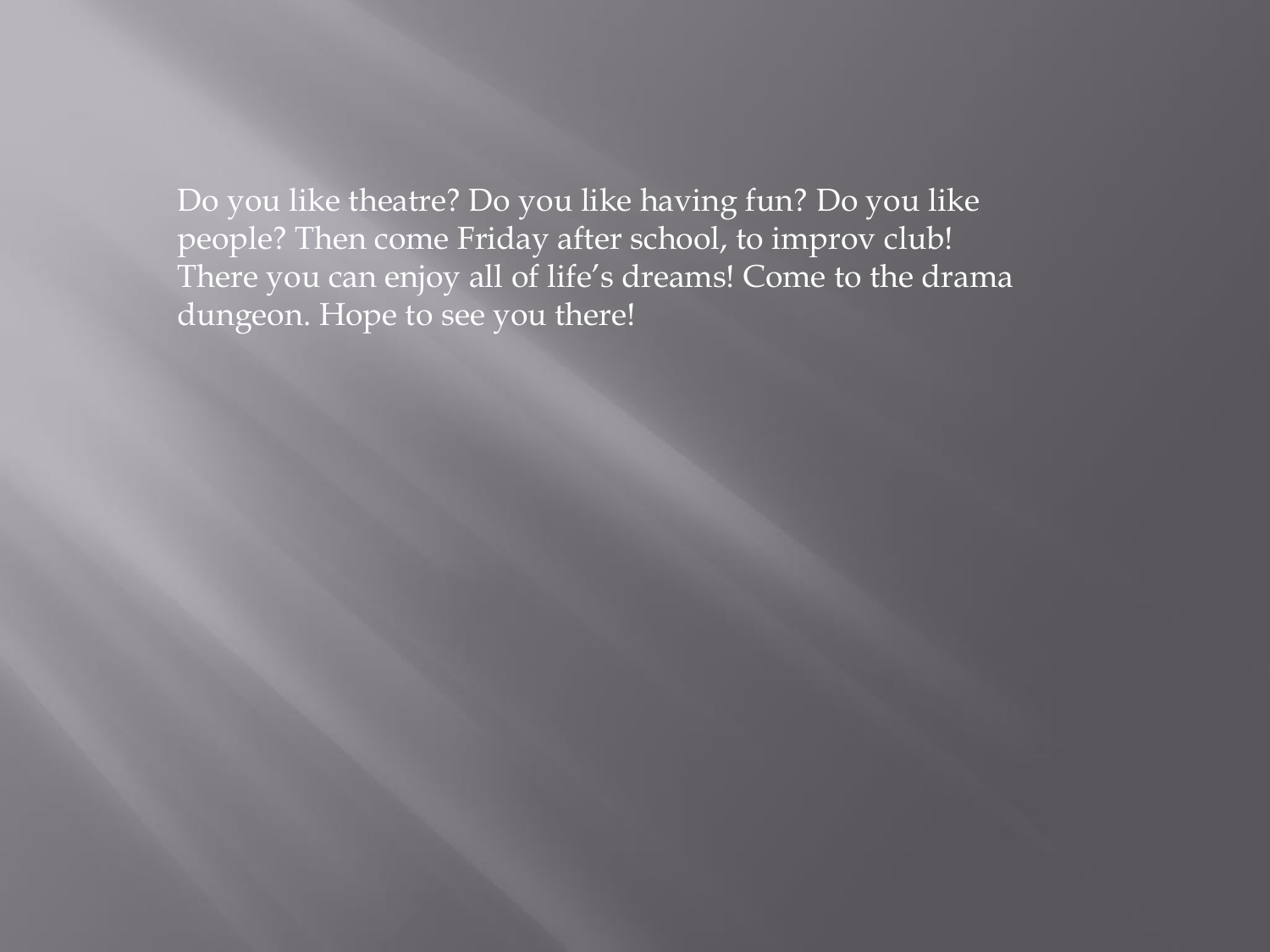International students who are interested in visiting Tofino (2 nights-3 days) in October can get more information from the international office in room 166. Tofino is located on the west coast of Vancouver island and is well known for its endless beaches, beautiful sunsets and for being Canada's surfing capital. Tofino always makes the top ten "must visit" places in Canada. More info in room 166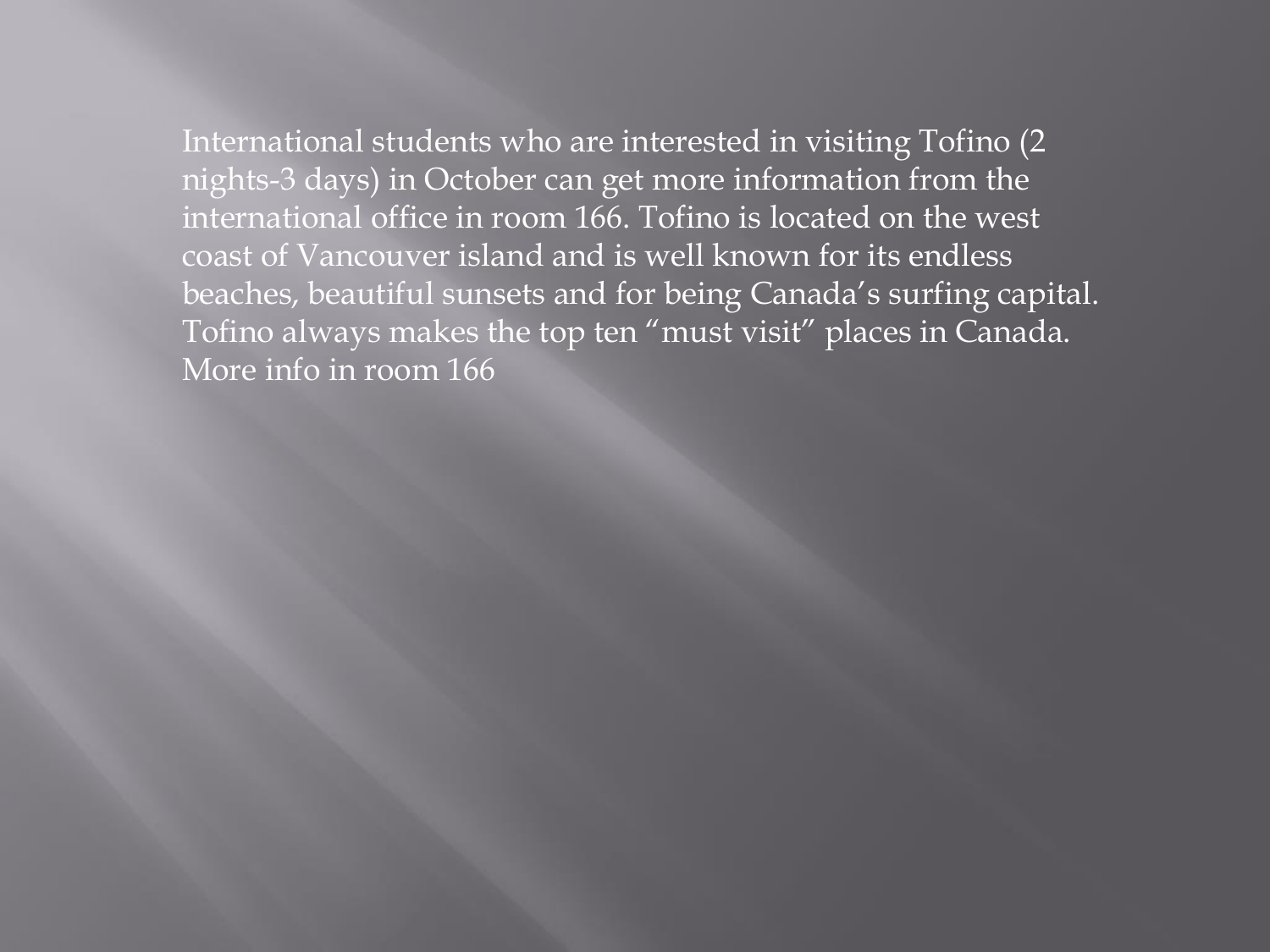Those students who did not get their go card picture taken on September 9<sup>th</sup> must get it taken on Tuesday October 3rd. Appointment slips will be in teachers mailboxes.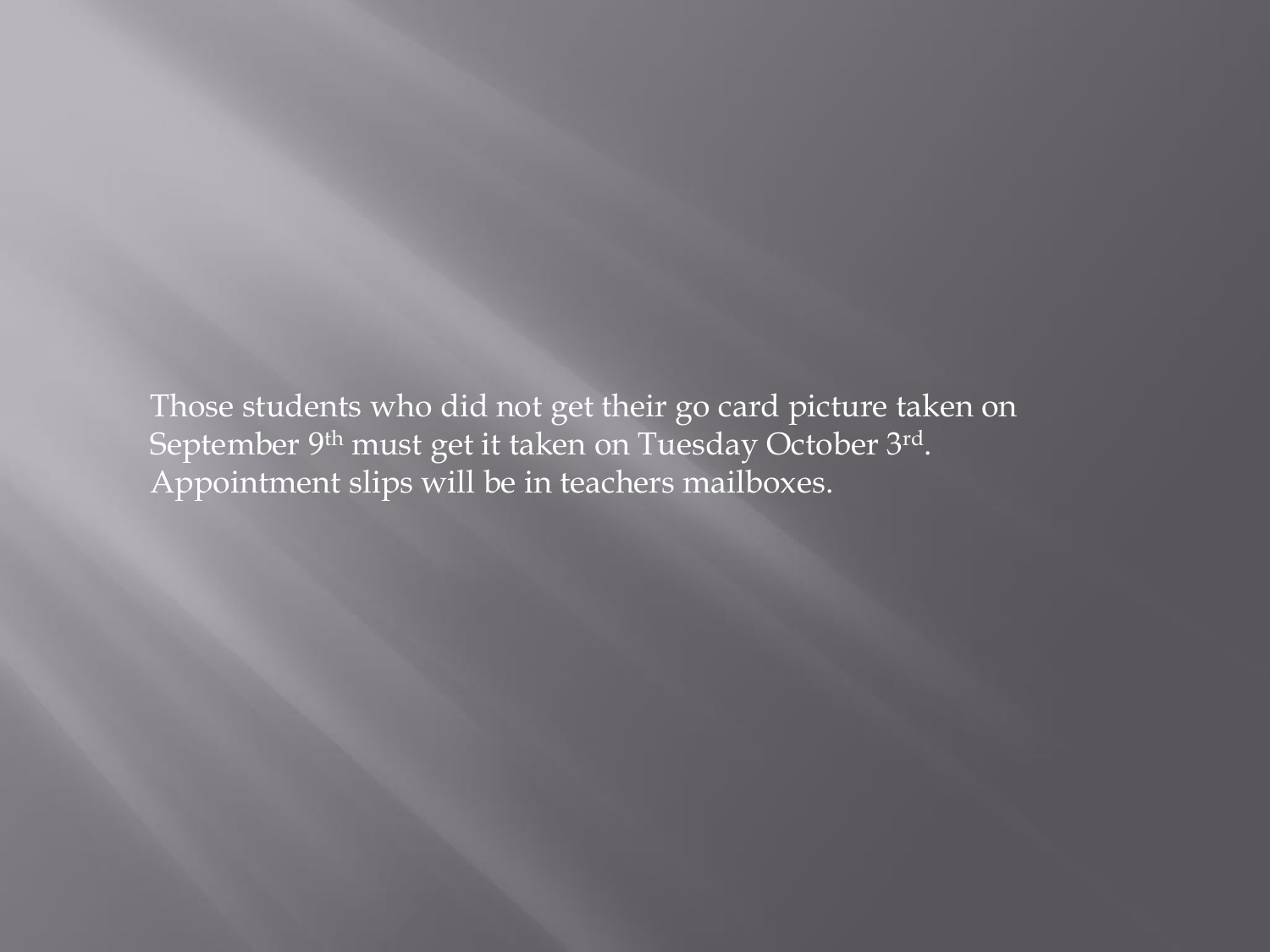## *Friday, September 29th*

It's Polio Awareness Week! The Interact Club is giving away Free POP, while supplies last. Join us in the Pearson foyer at lunch to learn about Polio!

## *Monday, October 2nd*

It's the second day of the Polio Awareness Week! The Interact Club is giving away FREE POPSICLES, while supplies last. Join us in the Pearson foyer at lunch to learn about Polio!

## *Tuesday, October 3rd*

It's Polio Awareness Week! The Interact Club is selling Krispy Kreme Donuts for a dollar. Join us in the Pearson foyer at lunch to learn about Polio!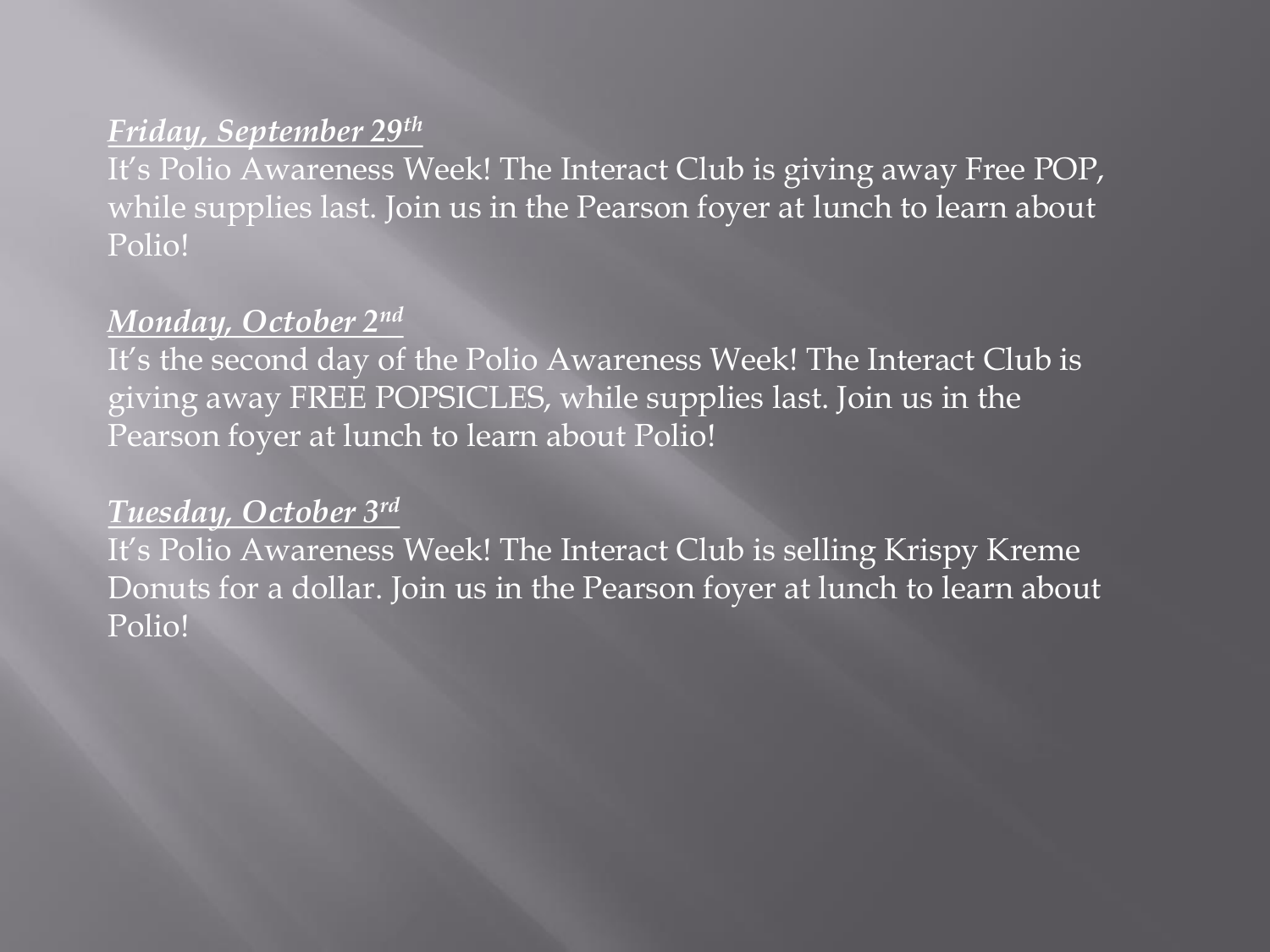Have you purchase your YEARBOOK yet?

If you want a Yearbook – you can purchase it for \$50 Monday and Tuesday WHEN YOU PAY YOUR STUDENT FEES.

Last year the YEARBOOK sold out and people were left disappointed. Don't delay…purchase yours ASAP. Pre-Orders END November 1.

Don't count on any cash being left over in June. Iff any are left – they will sold at a higher price.

Fees will be paid by cash or cheque at Pearson Office. Grade 11 and 12's pay fees on Monday October 2 Grade 9 and 10's pay their fees on Tuesday October 3.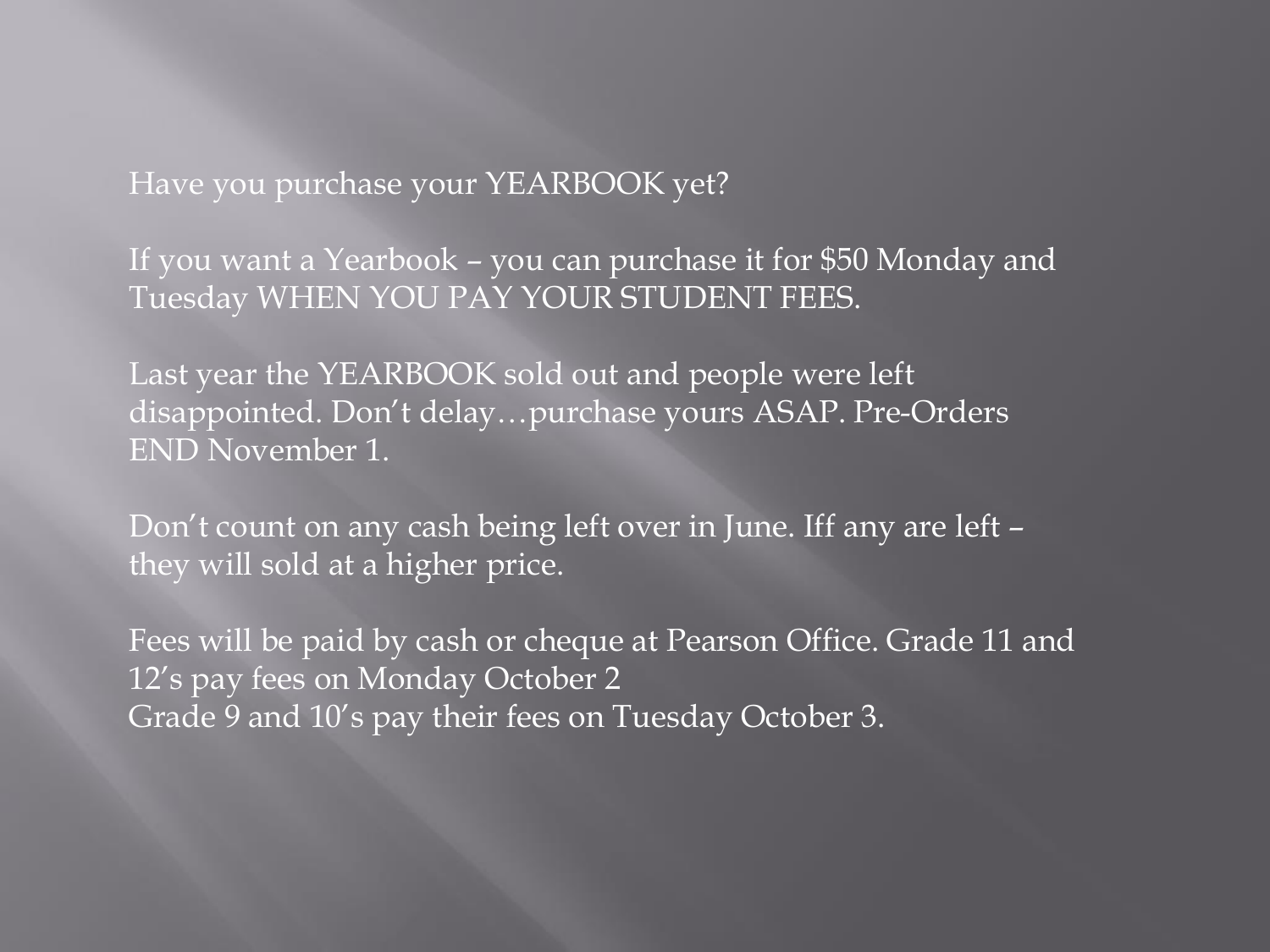School fees may be paid online. Yearbook student activity fees Textbook deposit, see nwss.ca for details.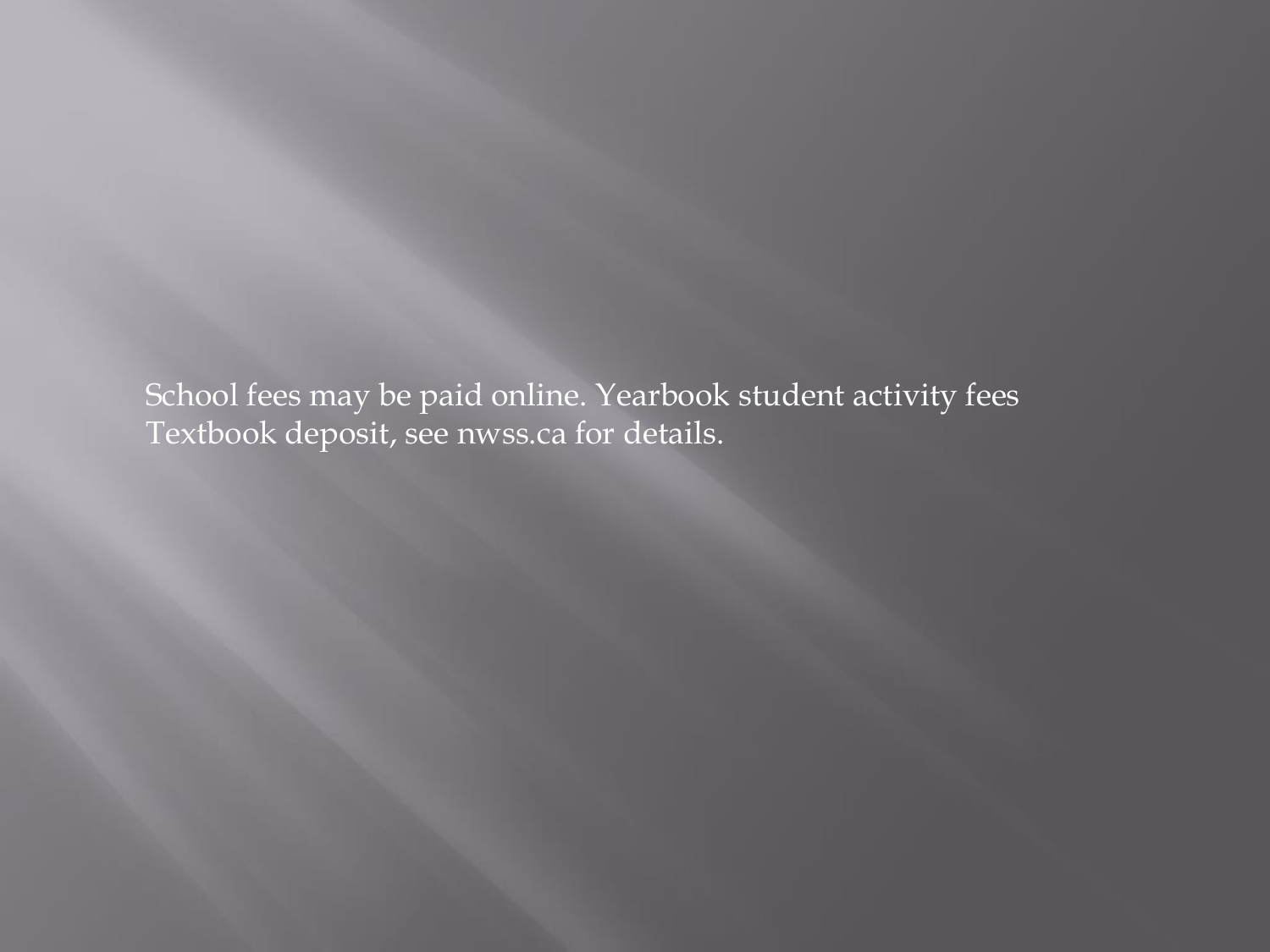Athletics Announcements

JR B Soccer GR 9-10 Thur Sept 28 Last chance tryouts Grass 3:30 JUV G Volleyball Thur Sept 28 Practice At Pearson 3:30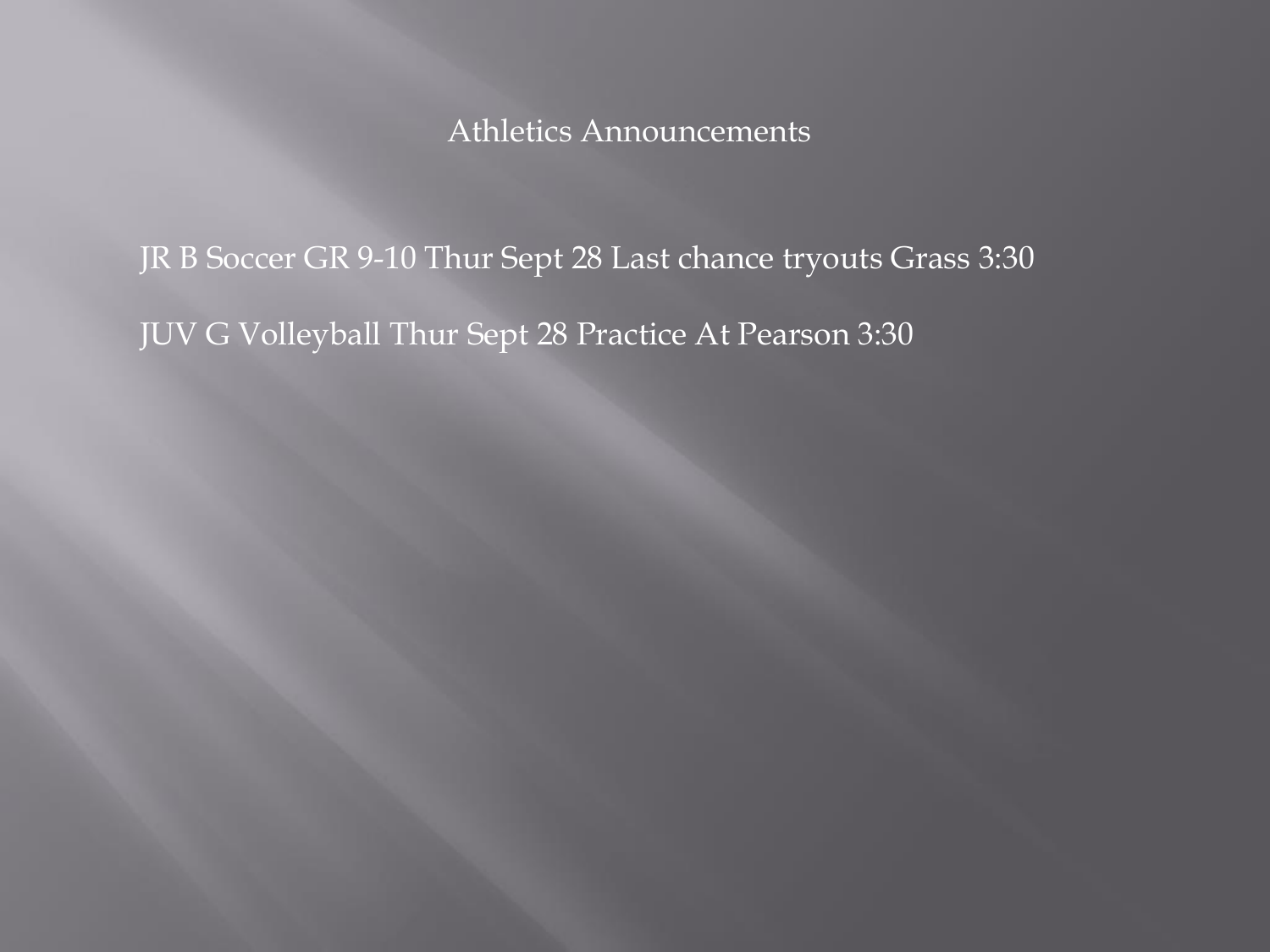The Ndub film club is meeting after school!!! In today's meeting we will be looking at acting and sound!!! See you after school in Room 117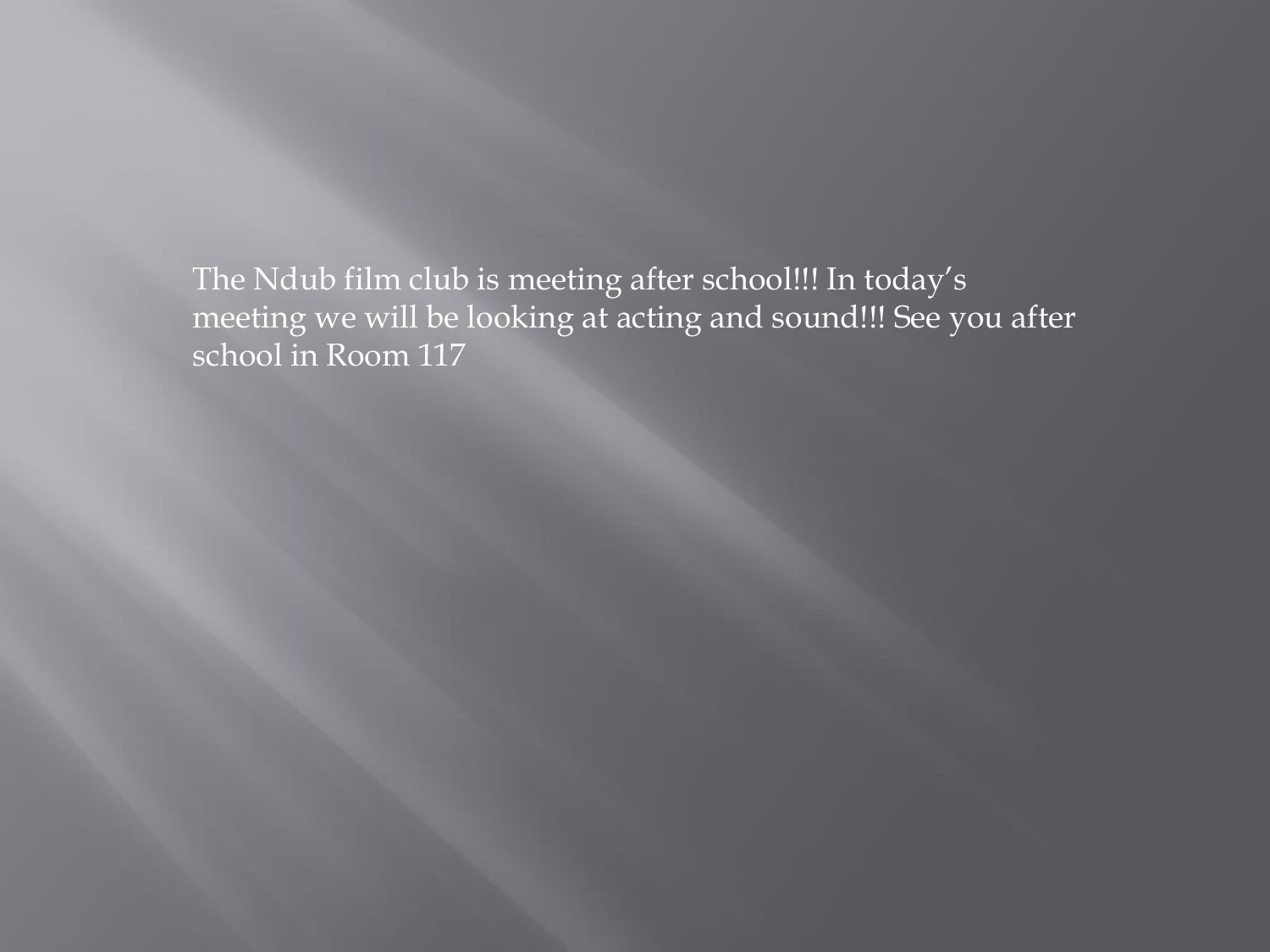Chinese cultural clubs holding mid-autumn festival in room 148 after school Wednesday October 3rd. All students are welcome.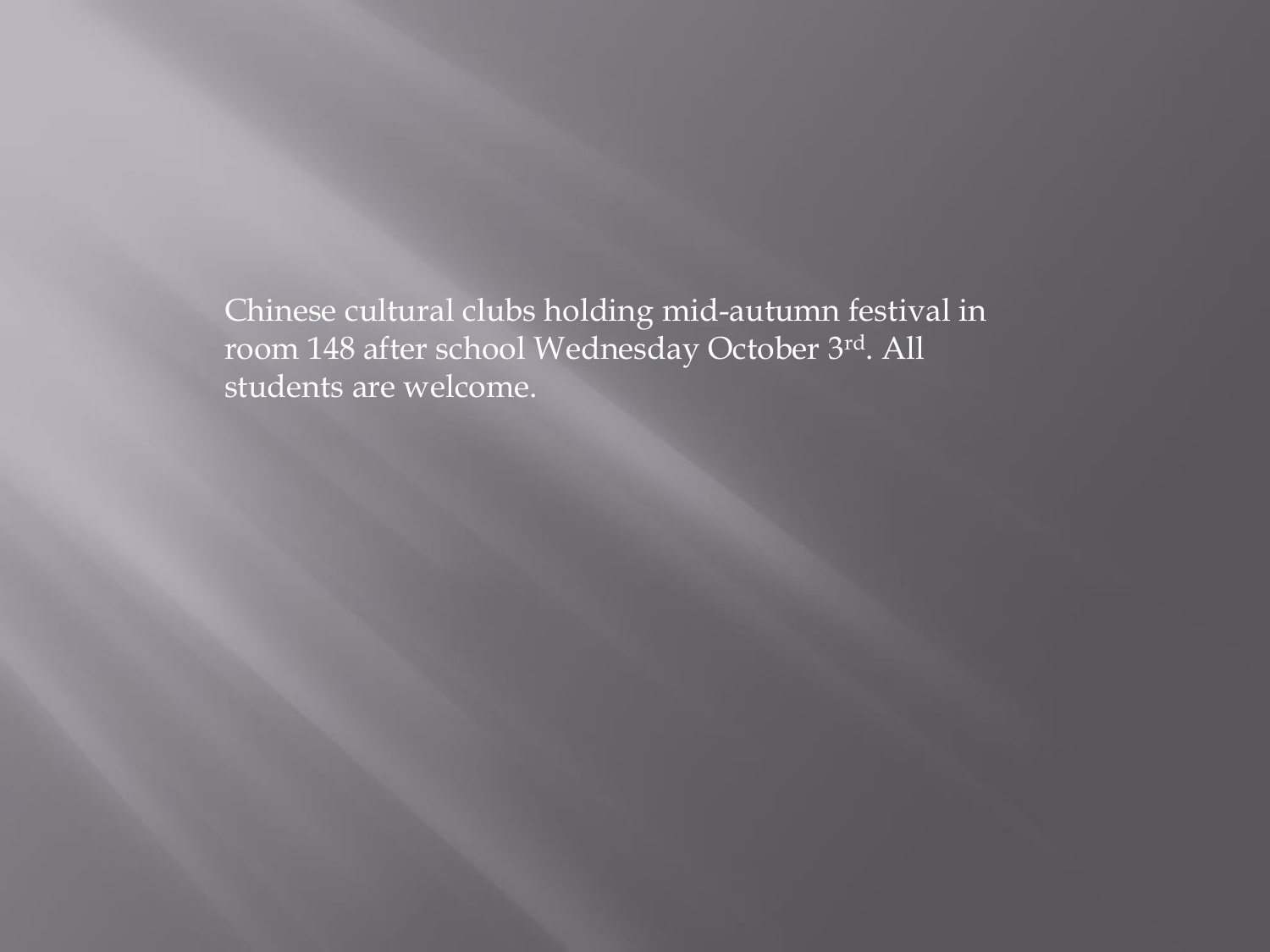Engineering and electronic club Wenesday at lunch and after school in room 156 computers, 3D printers and more.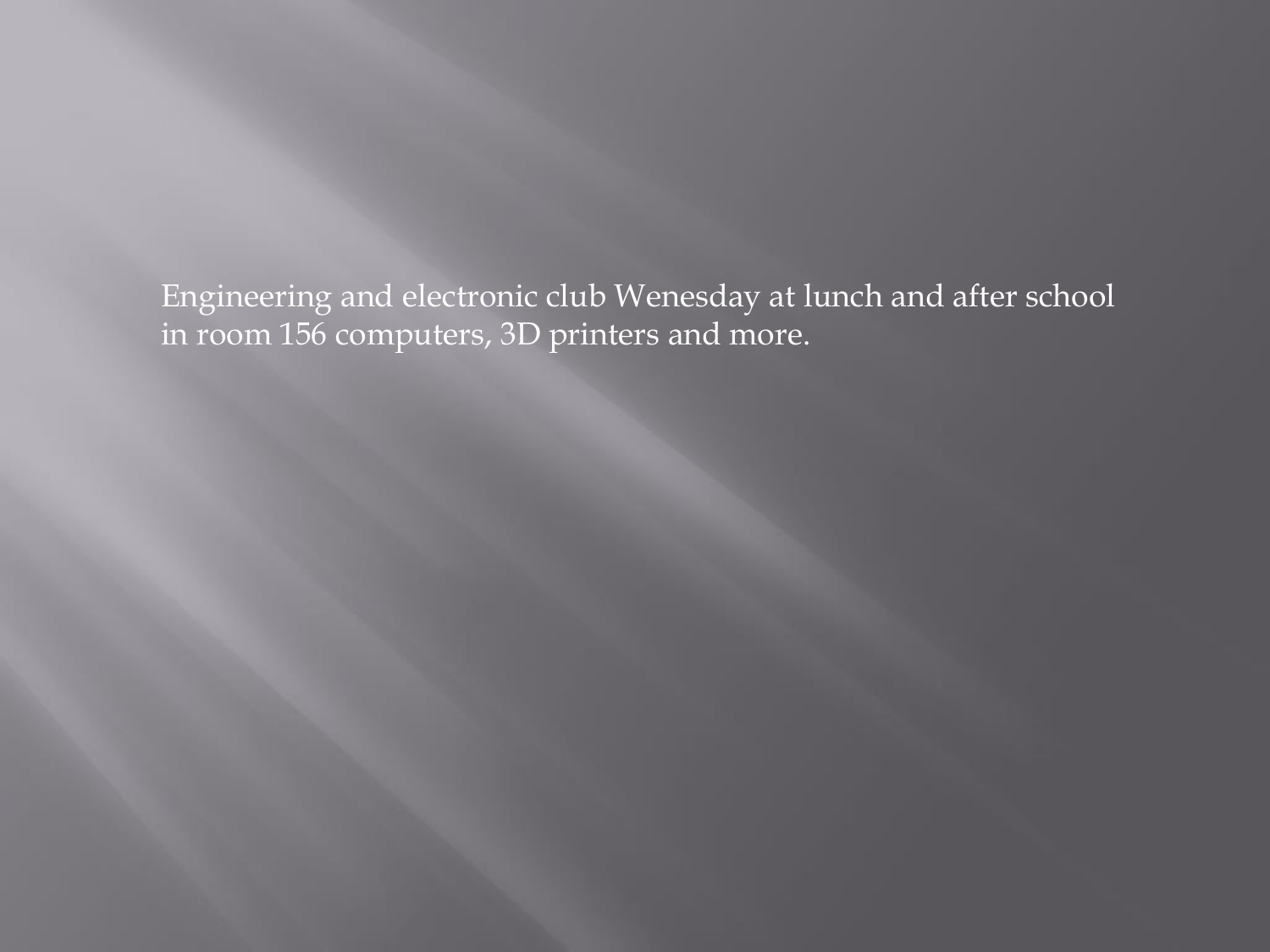Grad clothing on sale next week starting on Tuesday October 3rd in the overpass at lunch.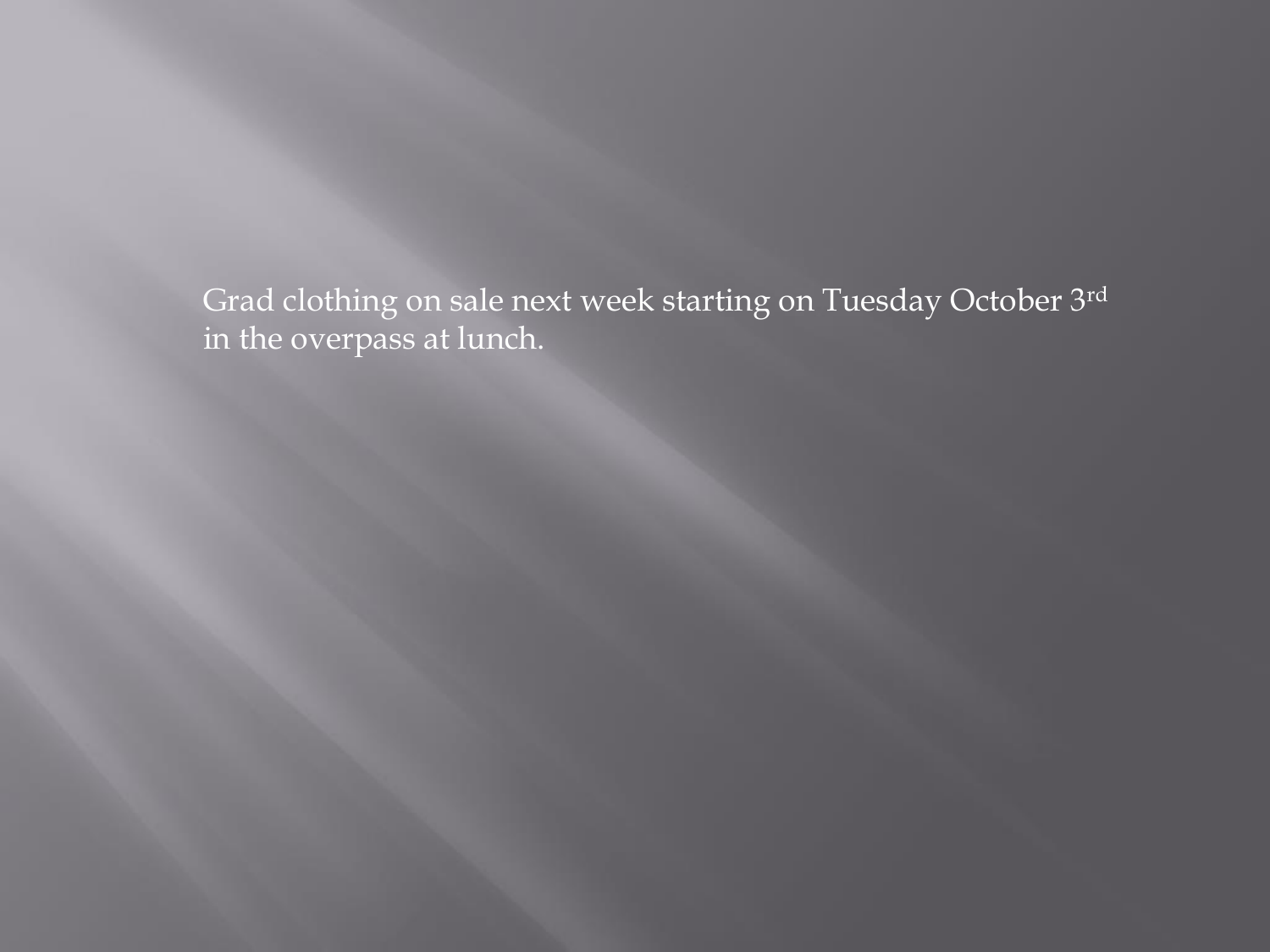French peer tutoring every Tuesday and Thursday at lunch at room 223 for students who need help with any upcoming test, homework, or projects from experienced French immersion students.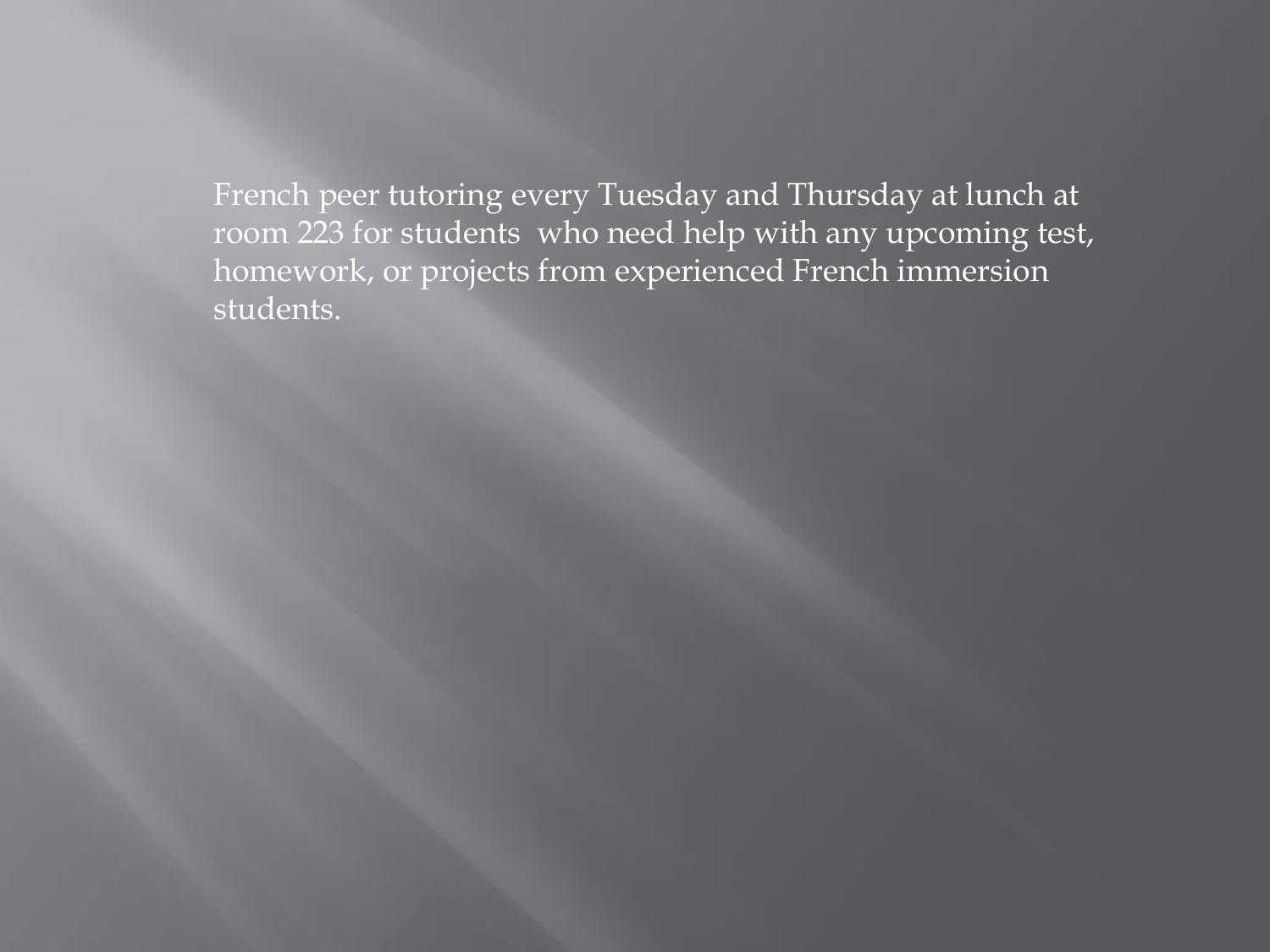Congratulations on the senior boys soccer team who start the season with a 2-0 victory over the Burnaby South Rebels at Burnaby Lake sports complex West yesterday. Frist goal scored by Stefan Bussaga Assited by Anthony Vega Second scored by Dushan Mitrovic assisted by Karl Accadi. Next up for the Hyacks is home game on Monday, October 2nd.